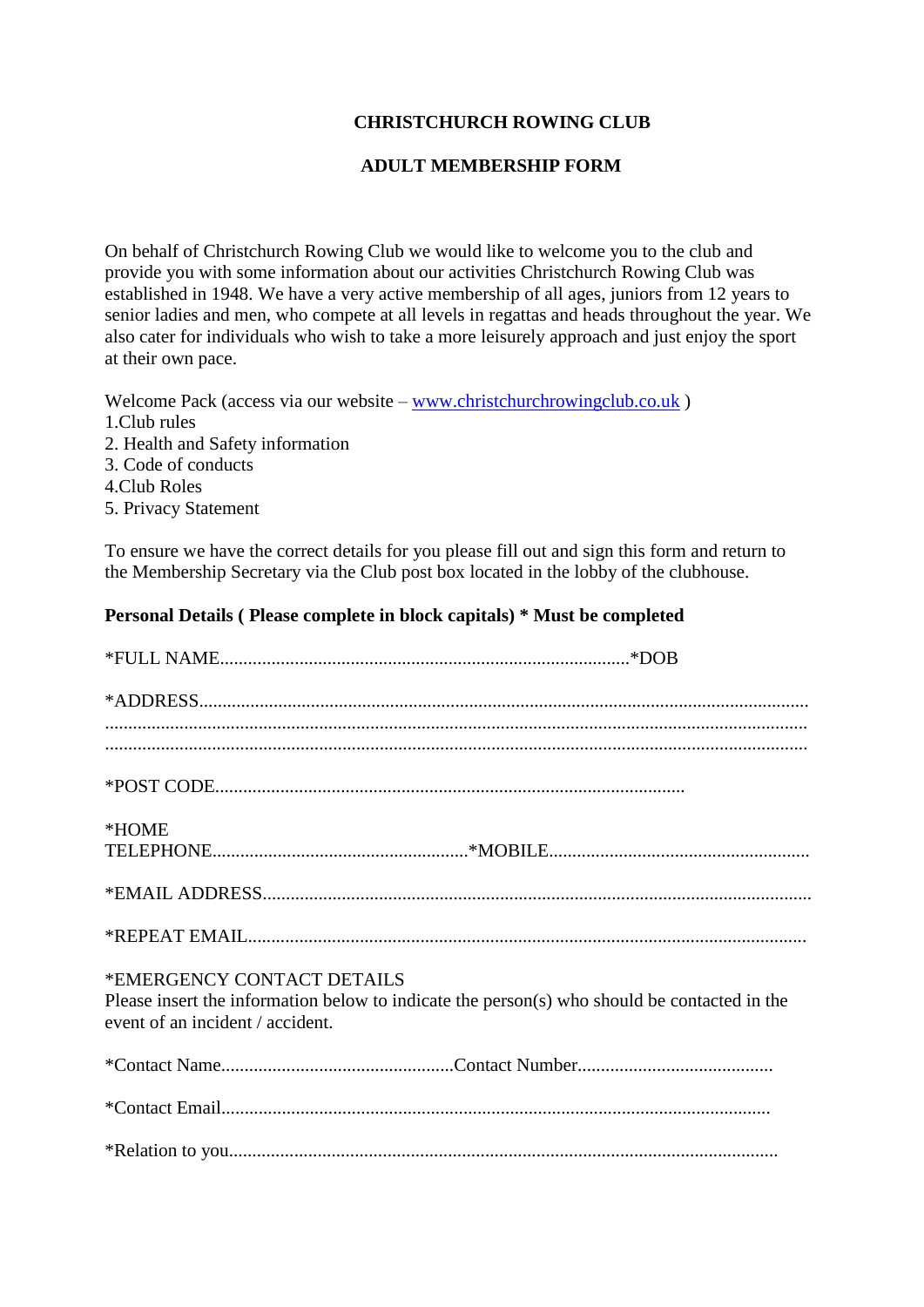### **\*MEMBERSHIP CATEGORY**

Your personal health: Rowing and its associated training can be a strenuous activity. You should therefore be in good health and have no medical or physical condition precluding heavy exercise. You have a duty to declare any condition that might put yourself or others at risk. Likewise you have a duty to declare any change in personal health whilst a member of the club.

### **SPORTING INFORMATION**

| *Can you swim a minimum of 50 m fully clothed? | <b>Yes</b> | No. |
|------------------------------------------------|------------|-----|
| *Have you rowed before?                        | Yes.       | No  |
| *Are you a member of British Rowing?           | Yes.       | No. |

Current Rowing points..........................................................................................................

## **Disability**

The Disability Discrimination Act 1995defines a disabled person as anyone with a physical or mental impairment which as a substantial long-term adverse effect on their ability to carry out normal day to day activities \*Do you consider yourself to have a disability ?..................................................Yes No If yes what is the nature of your disability

## **MEDICAL**

\*Do you know of any medical information that could endanger your health whilst rowing ?

| *Please detail below any important medical information that our coaches should be aware of |  |
|--------------------------------------------------------------------------------------------|--|
|                                                                                            |  |
|                                                                                            |  |
|                                                                                            |  |

#### **Medical Information**

\*Please detail below any important information that our coaches should be aware of (e.g. Asthma, Epilepsy, Diabetes)

| *Have you been given any specific advice to follow in emergencies? |  |
|--------------------------------------------------------------------|--|
|                                                                    |  |